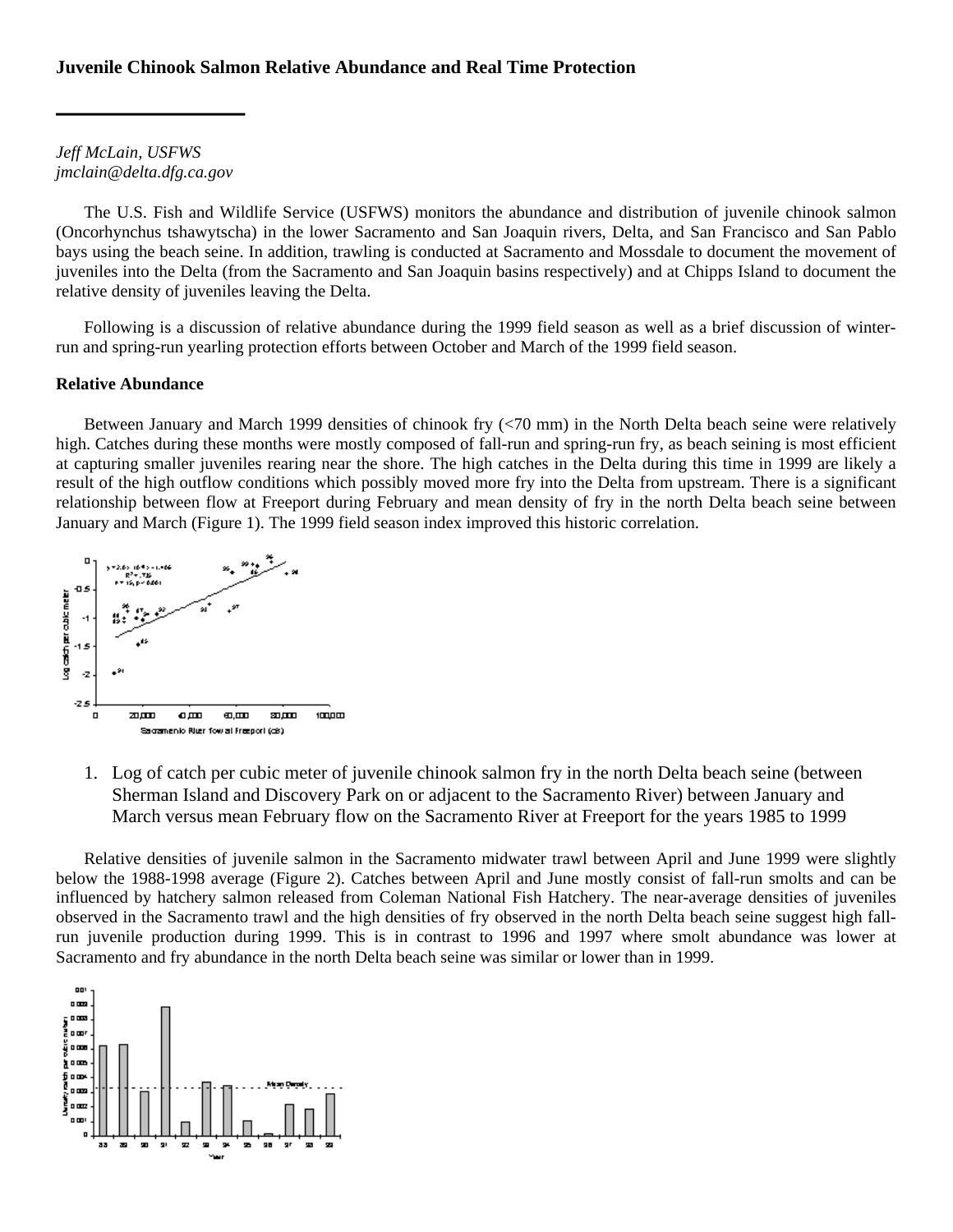### **1. Mean catch of juvenile chinook salmon per cubic meter between April 1 and June 30, from 1988 to 1999 in the Sacramento midwater trawl. There was no sampling in April 1992. In 1990, trawling occurred at Courtland, about 20 mi downstream of the Sacramento site. Dotted line is 1988 to 1998 mean density.**

Between February and June 1999 density of fall run in the beach seine on the lower San Joaquin River was much higher than in previous years and appears to be related to prior year adult escapement (Figure 3).



### **1. Mean catch of juvenile chinook salmon per cubic meter between February 1 and June 30 in the beach seine on the lower San Joaquin River between 1995 and 1999 and San Joaquin Basin adult escapement one year before juvenile migration**

Salmon captured at Chipps Island (catch per cubic meter) between April and June mostly consisted of fall-run and spring-run smolts. Catch in this trawl is often influenced by releases of hatchery salmon. The density during 1999 fits within the established significant relationship between mean flow at Rio Vista and mean catch per cubic meter at Chipps Island (Figure 4).



### **1. Mean catch of unmarked chinook salmon smolts per cubic meter in the midwater trawl at Chipps Island between April and June 1978 to 1999 versus log of mean daily Sacramento River flow (cfs) at Rio Vista between April and June**

Density of juvenile salmon between January and March during 1999 in San Francisco Bay was below the average density obtained in previous years (Figure 5).



**1. Mean catch of chinook salmon fry per cubic meter between January 1 and March 31, 1981-1986 and 1997 and 1999 in the bay beach seine. No sampling was conducted between 1987 and 1996.** 

**Winter-run and Spring-run Yearling Chinook Protection**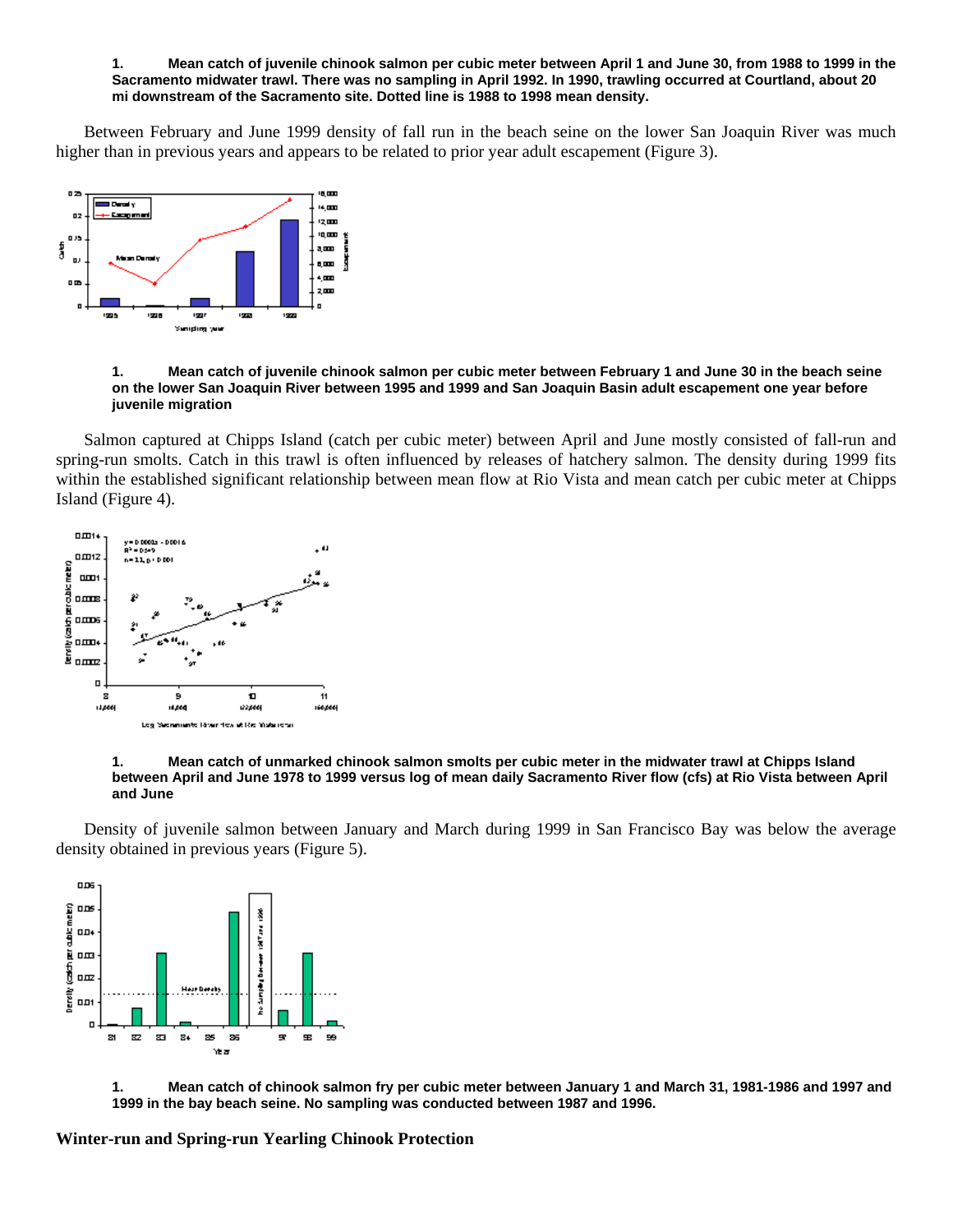Sampling at Sacramento in the fall and winter months using the Kodiak trawl and beach seine was used to enhance capture of larger, less abundant winter-run and spring-run yearling salmon. The information gained was used to develop operational recommendations to protect these listed races from diversion into the Delta via the Delta Cross Channel where reduced survival has been shown to occur.

Identifying winter-run and spring-run yearlings in the Delta is challenging. The daily size criterion (Fisher 1992) is based on Sacramento River fall-run growth rates in the upper river and does not describe the alternate life history strategy of some tributary spring run that emigrate as yearlings. Thus, in addition to protection for winter run (described by the size criteria), chinook salmon between 70 and 200 mm were closely monitored between October and January and considered for protection as potential spring run yearlings. All chinook collected in the fall and early winter of 1998-1999 in the Sacramento area beach seine and the Kodiak trawl are shown in Figures 6 and 7, respectively. The size criteria model seems to define fall-run and spring-run fry well. Winter and late-fall populations are described but less clearly distinguished.Note that spring-run yearlings are not described by the size criteria, but would occur somewhere in the winter run and or late-fall run area of the graphs above the dashed line.



**1. Fork lengths of chinook salmon observed in the Sacramento area beach seine (RM 43 to 80) during the 1999 field season between October 15, 1998, and January 31, 1999. Race discrimination criteria as designated by Fisher in 1992 are also included. The dashed line marks the minimum cutoff (70 mm) used to identify potential spring run yearlings.** 



#### **1. Fork lengths of chinook salmon observed in the Sacramento Kodiak trawl during the 1999 field season between November 1, 1998, and March 31, 1999. Race discrimination criteria as designated by Fisher in 1992 are also included. The dashed line marks the minimum cutoff (70 mm) used to identify potential spring run yearlings.**

The USFWS monitoring program attempted to determine when these large yearlings were entering the Delta. When chinook yearling abundance was relatively high, export curtailments or Cross Channel Gate closures were considered to provide protection for the greatest number of fish. However, catches of these low abundant races are usually sparse and variable, making decisions for protection difficult.

Daily catch rates of 70 to 200 mm chinook salmon between October 1 and January 31 in the Kodiak trawl and beach seine at Sacramento obtained since fall 1994 are shown in Figure 8. Yearling spring run chinook are expected to emigrate within this size range. Peak seaward migration of these fish varied between years; however, most catches appear to correlate with flow spikes between early November and late January. The status of the Delta Cross Channel Gates is also described in Figure 8. The gates appear to have been closed (protective status) when most of the winter run and spring run yearlings were captured at Sacramento, with the exception of a large part of December 1994.

## **References**